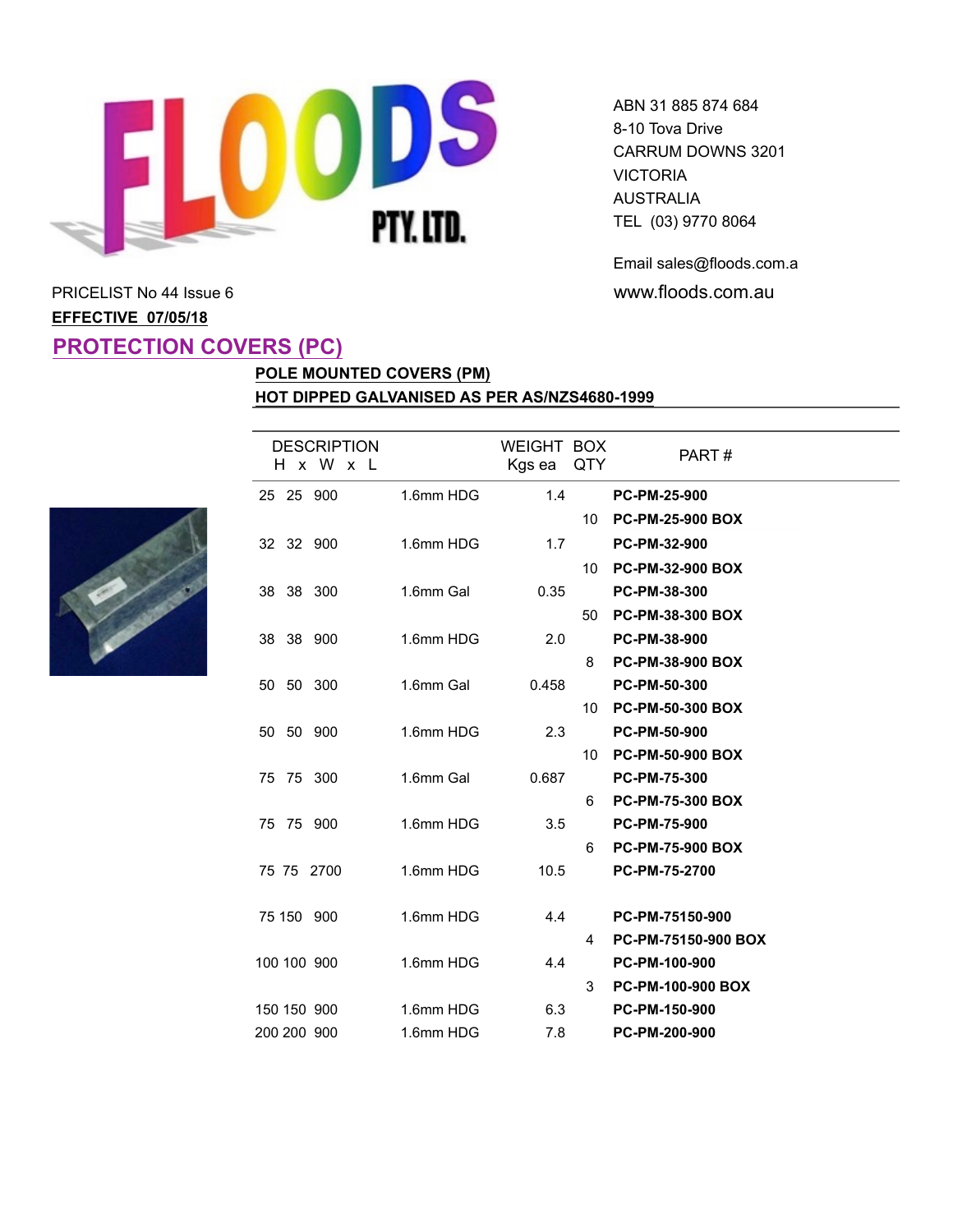

ABN 31 885 874 684 8-10 Tova Drive CARRUM DOWNS 3201 **VICTORIA** AUSTRALIA TEL (03) 9770 8064

Email sales@floods.com.au

**SURFACE MOUNTED COVER (SM)**

#### **HOT DIPPED GALVANISED AS PER AS/NZS 4680-1999**

|              | <b>DESCRIPTION</b> |           | <b>WEIGHT BOX</b> |                | PART#                     |
|--------------|--------------------|-----------|-------------------|----------------|---------------------------|
|              | H x W x L          |           | Kgs ea            | QTY            |                           |
| 25 25 1200   |                    | 1.6mm HDG | 2.0               |                | <b>PC-SM-25-1200</b>      |
|              |                    |           |                   | 8              | <b>PC-SM-25-1200 BOX</b>  |
| 32 32 1200   |                    |           | $2.2^{\circ}$     |                | PC-SM-32-1200             |
|              |                    |           |                   | 8              | <b>PC-SM-32-1200 BOX</b>  |
| 38 38 1200   |                    |           | 2.5               |                | PC-SM-38-1200             |
|              |                    |           |                   | 8              | <b>PC-SM-38-1200 BOX</b>  |
| 50 50 1200   |                    |           | 3.2               |                | PC-SM-50-1200             |
|              |                    |           |                   | 6              | <b>PC-SM-50-1200 BOX</b>  |
| 50 100 1200  |                    |           | 4.2               |                | PC-SM-50100-1200          |
|              |                    |           |                   | 4              | PC-SM-50100-1200 BOX      |
| 75 75 1200   |                    |           | 4.2               |                | PC-SM-75-1200             |
|              |                    |           |                   | 5              | <b>PC-SM-75-1200 BOX</b>  |
| 75 75 3000   |                    |           | 10.7              |                | PC-SM-75-3000             |
| 100 100 1200 |                    |           | 5.9               |                | PC-SM-100-1200            |
|              |                    |           |                   | 3 <sup>1</sup> | <b>PC-SM-100-1200 BOX</b> |
| 100 150 1200 |                    |           | 7.5               |                | PC-SM-100150-1200         |
| 150 150 1200 |                    |           | 8.3               |                | PC-SM-150-1200            |
|              |                    |           |                   | $\overline{2}$ | <b>PC-SM-150-1200 BOX</b> |
| 200 200 1200 |                    |           | 10.6              |                | PC-SM-200-1200            |
|              |                    |           |                   |                |                           |



12x22 x1200 1.0 GAL SHT 0.5 **PC-CS-1222-1200**

10 **PC-CS-1222-1200 Bundle**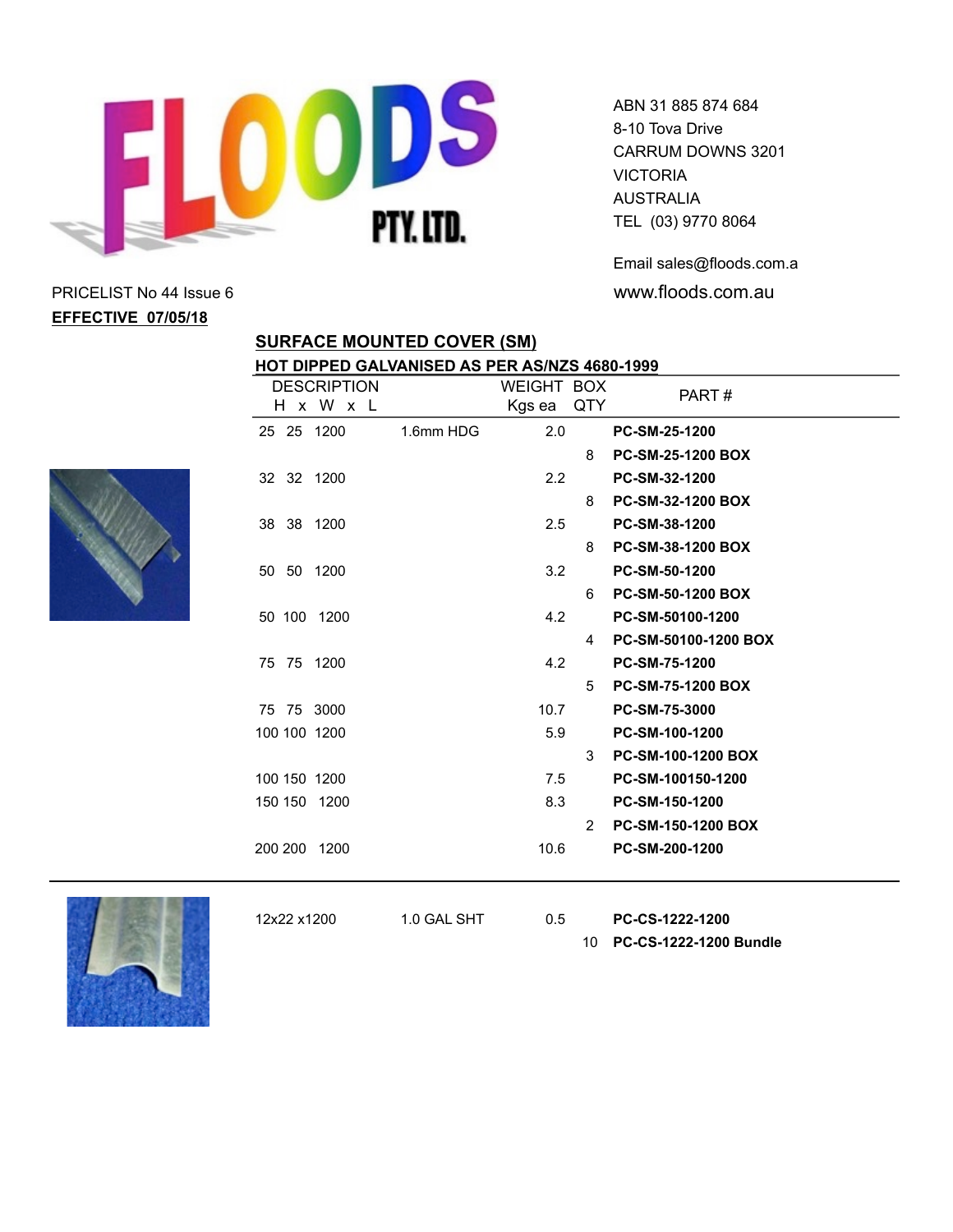

Email sales@floods.com.au

PART #

# PRICELIST No 44 Issue 6 **www.floods.com.au EFFECTIVE 07/05/18 HOUSE RAISER BRACKETS**

#### **ALL SCREWS AND BOLTS FOR FUSE BOX AND MOUNTING SUPPLIED WITH BRACKET**

**DESCRIPTION** 

**HOT DIPPED GALVANISED AS PER AS/NZS 4680-1999 THROUGH TILE-** RAFTER MOUNT **(TT)**



BR-TT-1-450





BR-TT-3-450



BR-TT-3-1500

| H x W<br>$\mathbf{x}$ |                                                                      | Kgs ea | QTY | FARI#                  |
|-----------------------|----------------------------------------------------------------------|--------|-----|------------------------|
|                       |                                                                      |        |     |                        |
| 450mm 1ph             | rated at 1 kN                                                        | 3.1    |     | <b>BR-TT-1-450</b>     |
|                       |                                                                      |        | 4   | <b>BR-TT-1-450 BOX</b> |
| 450mm 1ph             | rated at 2 kN                                                        | 4.3    |     | <b>BR-TT-1-450-2KN</b> |
| 600mm 1ph             | rated at 1kN                                                         | 5.1    |     | <b>BR-TT-1-600</b>     |
| 600mm 1ph             | rated at 2 kN                                                        | 6.6    |     | <b>BR-TT-1-600-2KN</b> |
| 900mm 1ph             | rated at 2 kN                                                        | 9.2    |     | <b>BR-TT-1-900</b>     |
| 1200mm 1ph            | rated at 1kN                                                         | 11.5   |     | <b>BR-TT-1-1200</b>    |
| 1500mm 1ph            | rated at 1kN                                                         | 13.3   |     | <b>BR-TT-1-1500</b>    |
|                       | With ladder rest, support stay & 2 wire kits - Rafter clamp mounting |        |     |                        |

WEIGHT BOX Kas ea QTY

With ladder rest, support stay & 2 wire kits - Rafter clamp mounting

| 450mm 3ph             | rated at 2 kN | 3.3  | <b>BR-TT-3-450</b>  |
|-----------------------|---------------|------|---------------------|
| 600mm 3ph             | rated at 2 kN | 7.4  | <b>BR-TT-3-600</b>  |
| 900mm 3ph             | rated at 2 kN | 9.2  | <b>BR-TT-3-900</b>  |
| 1200mm 3ph            | rated at 2 kN | 11.5 | <b>BR-TT-3-1200</b> |
| <b>Clamp Mounting</b> |               |      |                     |

| 1500mm 3ph | rated at 2 kN | 15.6 | <b>BR-TT-3-1500</b> |
|------------|---------------|------|---------------------|
| 2000mm 3ph | rated at 2 kN | 18.1 | <b>BR-TT-3-2000</b> |
|            |               |      |                     |

With support stay & 2 wire kits - rafter clamp mounting bracket rated at 2kN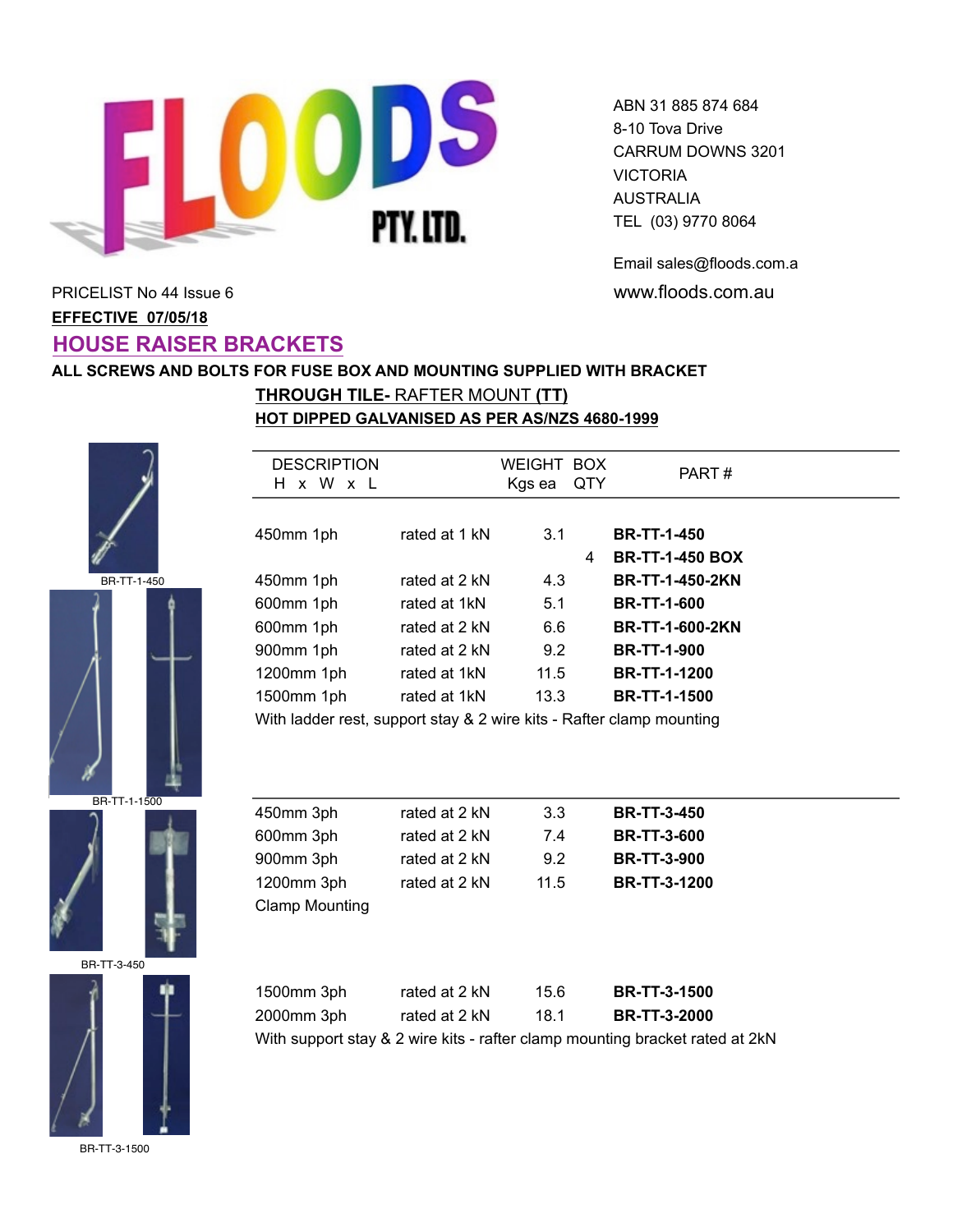

**FACIA MOUNT**

DESCRIPTION H x W x L

ABN 31 885 874 684 8-10 Tova Drive CARRUM DOWNS 3201 VICTORIA AUSTRALIA TEL (03) 9770 8064

Email sales@floods.com.au PRICELIST No 44 Issue 6 **www.floods.com.au** 

PART #

**EFFECTIVE 07/05/18**

### **HOUSE RAISER BRACKETS**

BR-FM-1-900



| BR-FM-1-1500 |  |
|--------------|--|





| 1500mm 1ph                      | rated at 1kN                             | 7.4  | <b>BR-FM-1-1500</b> |
|---------------------------------|------------------------------------------|------|---------------------|
| 2000mm 1ph                      | rated at 1kN                             | 9.0  | <b>BR-FM-1-2000</b> |
|                                 | ladder rest & support stay & 2 wire kits |      |                     |
|                                 |                                          |      |                     |
|                                 |                                          |      |                     |
| 400mm 3ph                       | rated at 2kN                             | 3.9  | <b>BR-FM-3-400</b>  |
| 840mm 3ph                       | rated at 2kN                             | 8.7  | <b>BR-FM-3-900</b>  |
| 1200mm 3ph                      | rated at 2kN                             |      | <b>BR-FM-3-1200</b> |
| with 2 x stay wire kits & bolts |                                          |      |                     |
|                                 |                                          |      |                     |
|                                 |                                          |      |                     |
|                                 |                                          |      |                     |
|                                 |                                          |      |                     |
| 1500mm 3ph                      |                                          | 13.8 | <b>BR-FM-3-1500</b> |
| 2000mm 3ph                      |                                          | 15.5 | <b>BR-FM-3-2000</b> |

With ladder rest, Support stay & 2 Wire kits

**HOT DIPPED GALVANISED AS PER AS/NZS 4680-1999**

400mm 1ph rated at 1kN **BR-FM-1-400** 840mm 1ph rated at 1kN 5.5 **BR-FM-1-900** 1150mm 1ph rated at 1kN 6.5 **BR-FM-1-1200**

WEIGHT BOX Kgs ea QTY

| BR-FM-3-1500 |  |
|--------------|--|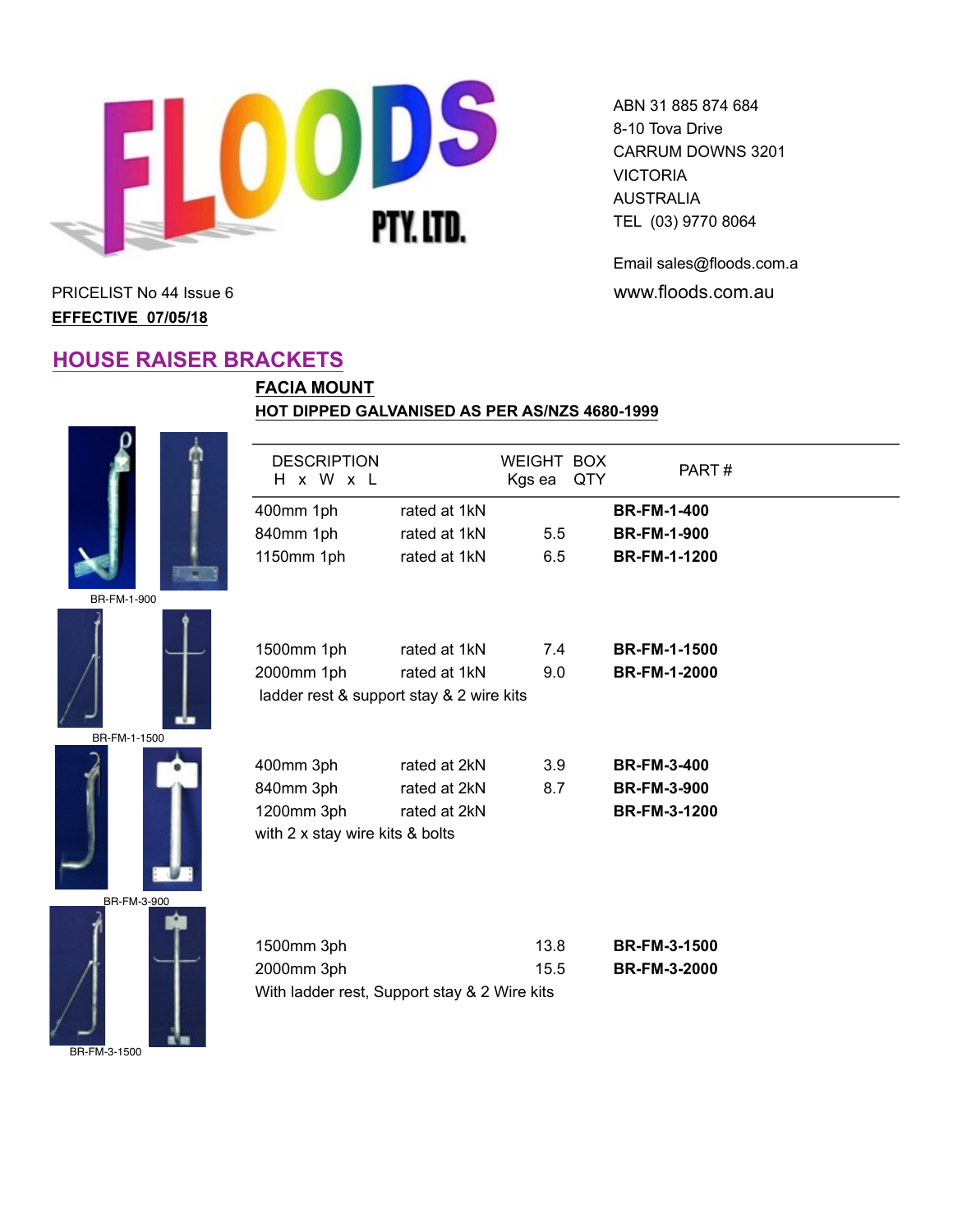

Email sales@floods.com.au PRICELIST No 44 Issue 6 **and Server 20 and Server 20 and Server 20 and Server 20 and Server 20 and Server 20 and Server 20 and Server 20 and Server 20 and Server 20 and Server 20 and Server 20 and Server 20 and Server 20 a** 

**EFFECTIVE 07/05/18**

#### **HOUSE RAISER BRACKETS**













| 1200mm 3ph                      | rated 2kn | 9.000 | <b>BR-WM-3-1200</b> |
|---------------------------------|-----------|-------|---------------------|
| 1500mm 3ph                      | rated 2kn | 15.4  | <b>BR-WM-3-1500</b> |
| With ladder rest & support stay |           |       |                     |

BR-WM-3-1500

### **WALL MOUNT HOT DIPPED GALVANISED AS PER AS/NZS 4680-1999**

| 600mm 1ph                                              | rated 1kn              | 3.9          | <b>BR-WM-1-600</b>                         |
|--------------------------------------------------------|------------------------|--------------|--------------------------------------------|
| 900mm 1ph                                              | rated 1kn              |              | <b>BR-WM-1-900</b>                         |
| 1200mm 1ph<br>1500mm 1ph<br>ladder rest & support stay | rated 1kn<br>rated 1kn | 10.3<br>12.2 | <b>BR-WM-1-1200</b><br><b>BR-WM-1-1500</b> |
| 600mm 3ph                                              | rated 2kn              | 3.9          | <b>BR-WM-3-600</b>                         |
| 900mm 3ph                                              | rated 2kn              | 10.3         | <b>BR-WM-3-900</b>                         |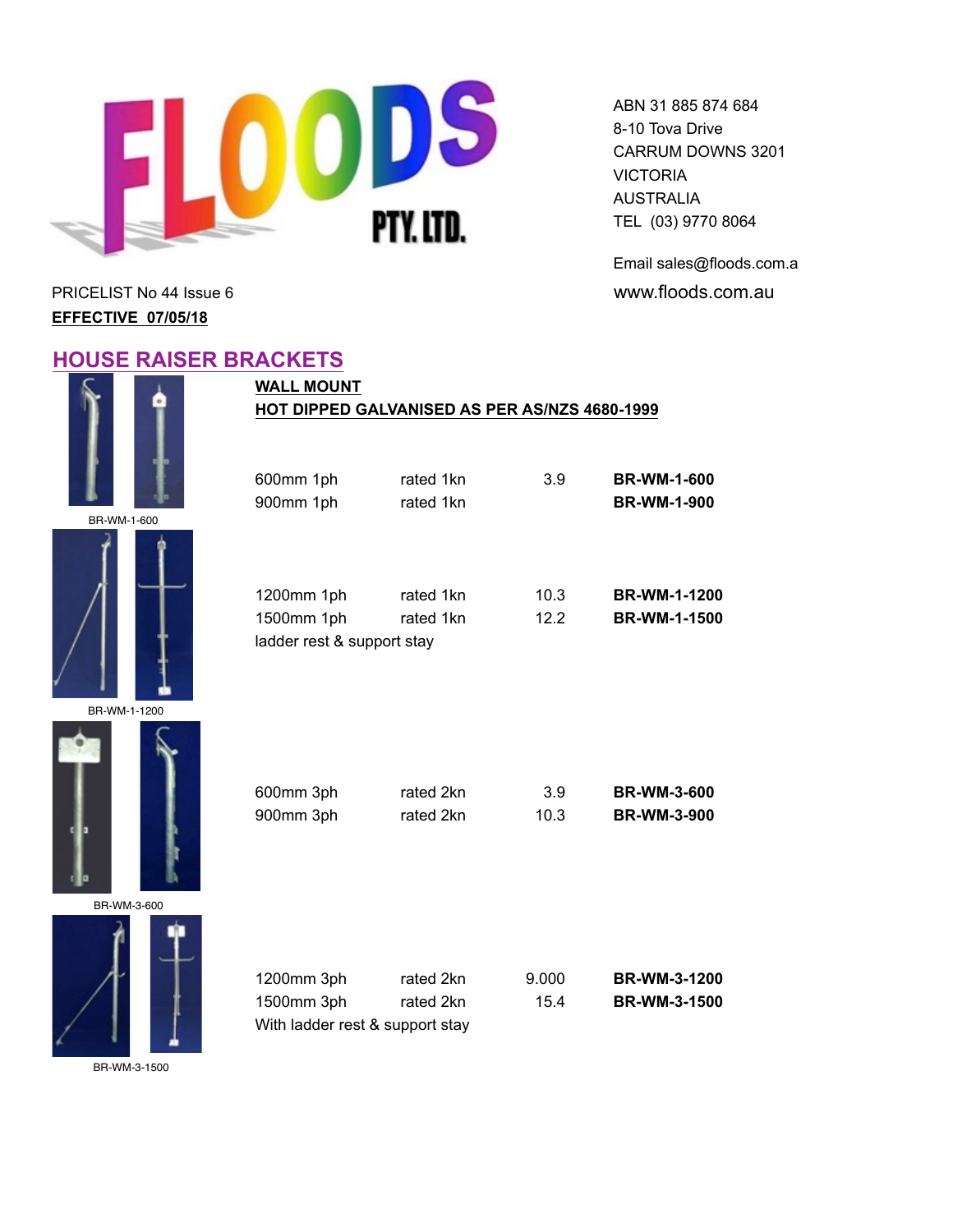

Email sales@floods.com.au

# PRICELIST No 44 Issue 6 **www.floods.com.au EFFECTIVE 07/05/18 HOUSE RAISER BRACKETS**

#### **ALL SCREWS AND BOLTS FOR FUSE BOX AND MOUNTING SUPPLIED WITH BRACKET**

# **RAFTER MOUNT (RM)**

#### **HOT DIPPED GALVANISED AS PER AS/NZS 4680-1999**



BR-RM-1-600



BRSA-UE-1-900



BRSA-UE-3-900

| <b>DESCRIPTION</b>                                                                                                                       |              | <b>WEIGHT BOX</b> |     | PART#                | PRICEea |
|------------------------------------------------------------------------------------------------------------------------------------------|--------------|-------------------|-----|----------------------|---------|
| x W x L<br>H.                                                                                                                            |              | Kgs ea            | QTY |                      | ex GST  |
| <b>Sloping Roof (tile or CGI)</b>                                                                                                        |              |                   |     |                      |         |
| 600mm 1ph                                                                                                                                | rated at 1kn | 5.5               |     | <b>BR-RM-1-600</b>   |         |
| 900mm 1ph                                                                                                                                | rated at 1kn | 9.7               |     | <b>BR-RM-1-900</b>   |         |
| 1200mm 1ph                                                                                                                               | rated at 1kn | 10.0              |     | <b>BR-RM-1-1200</b>  |         |
| <b>Deck Roof (Flat)</b>                                                                                                                  |              |                   |     |                      |         |
| 600mm 1ph DECK rated at 1kn                                                                                                              |              | 6.5               |     | <b>BR-RMD-1-600</b>  |         |
| 900mm 1ph DECK rated at 1kn                                                                                                              |              | 9.1               |     | <b>BR-RMD-1-900</b>  |         |
| 1200mm 1ph DECK rated at 1kn                                                                                                             |              | 11.0              |     | <b>BR-RMD-1-1200</b> |         |
| <b>SA BRACKETS</b>                                                                                                                       |              |                   |     |                      |         |
| <b>SA Under Eve Bracket</b><br>#SA13/1 single phase Hot Dipped<br>Galvanised with Mounting Bolts and<br><b>Fuse/Connection Box Bolts</b> |              | 3.98              |     | <b>BRSA-UE-1-900</b> |         |
| <b>SA Under Eve Bracket</b><br>#SA13/3 three phase Hot Dipped                                                                            |              | 5.0               |     | <b>BRSA-UE-3-900</b> |         |

Galvanised with Mounting Bolts and Fuse/Connection Box Bolts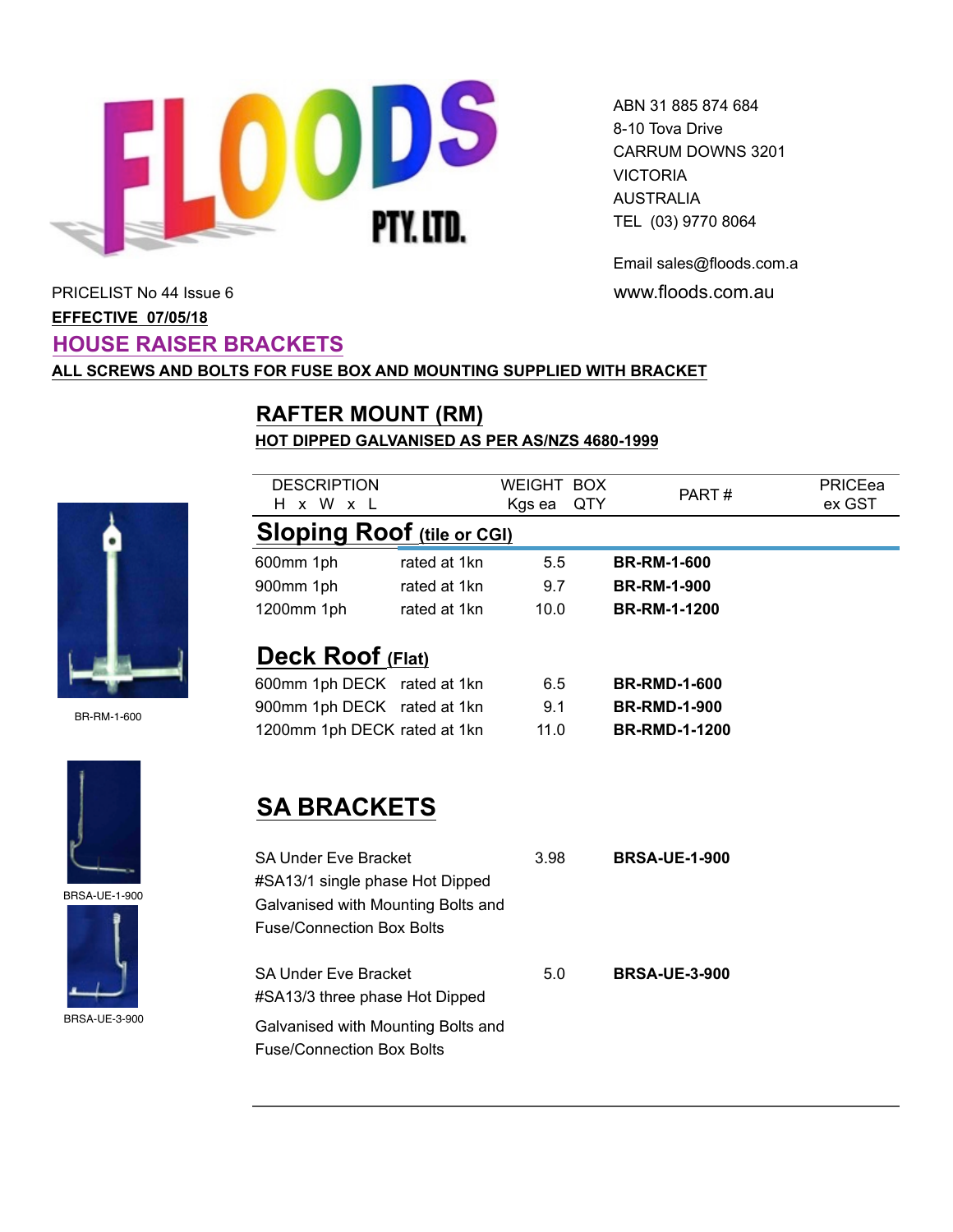

ABN 31 885 874 684 8-10 Tova Drive CARRUM DOWNS 3201 VICTORIA AUSTRALIA TEL (03) 9770 8064

Email sales@floods.com.au

| <b>EFFECTIVE 07/05/18</b> |                                                                                                 |                      |                 |                                        |  |
|---------------------------|-------------------------------------------------------------------------------------------------|----------------------|-----------------|----------------------------------------|--|
|                           | <b>DESCRIPTION</b><br>H x W x L                                                                 | WEIGHT BOX<br>Kgs ea | QTY             | PART#                                  |  |
|                           | Plate size 40x100mm<br>horizontal type mounting<br>bracket with 2 coach screws                  | 0.25                 | 10 <sup>°</sup> | <b>BR-HH-50</b><br>BR-HH-50 BOX        |  |
| <b>BR-HH-50</b>           |                                                                                                 |                      |                 |                                        |  |
|                           | Plate size 200x40mm<br>vertical type mounting<br>bracket with 2 coach screws                    | 0.45                 | 10 <sup>°</sup> | <b>BR-HV-50</b><br><b>BR-HV-50 BOX</b> |  |
| <b>BR-HV-50</b>           |                                                                                                 |                      |                 |                                        |  |
|                           | 65x310mm<br>Side type mounting<br>bracket with 4 coach screws                                   | 1.35                 |                 | <b>BR-HS-100</b><br>10 BR-HS-100 BOX   |  |
| <b>BR-HS-100</b>          |                                                                                                 |                      |                 |                                        |  |
|                           | <b>EYE BRACKETS</b>                                                                             |                      |                 |                                        |  |
|                           | HORIZONTAL/VERTICAL                                                                             | 0.45                 |                 | <b>BR-EB-185</b>                       |  |
|                           | LARGE EYE BRACKET 40mm<br>x 100mm x 185mm standout<br>with 2 COACH SCREWS<br>Rated 2KN          |                      |                 | 10 BR-EB-185 BOX                       |  |
| <b>BR-EB-185</b>          |                                                                                                 |                      |                 |                                        |  |
| BR-EB-75                  | HORIZONTAL/VERTICAL<br>SMALL EYE BRACKET 40mm<br>x 100mm x 75mm standout<br>with 2 COACH SCREWS | 0.195                |                 | <b>BR-EB-75</b><br>10 BR-EB-75 BOX     |  |
|                           | Rated 1KN                                                                                       |                      |                 |                                        |  |





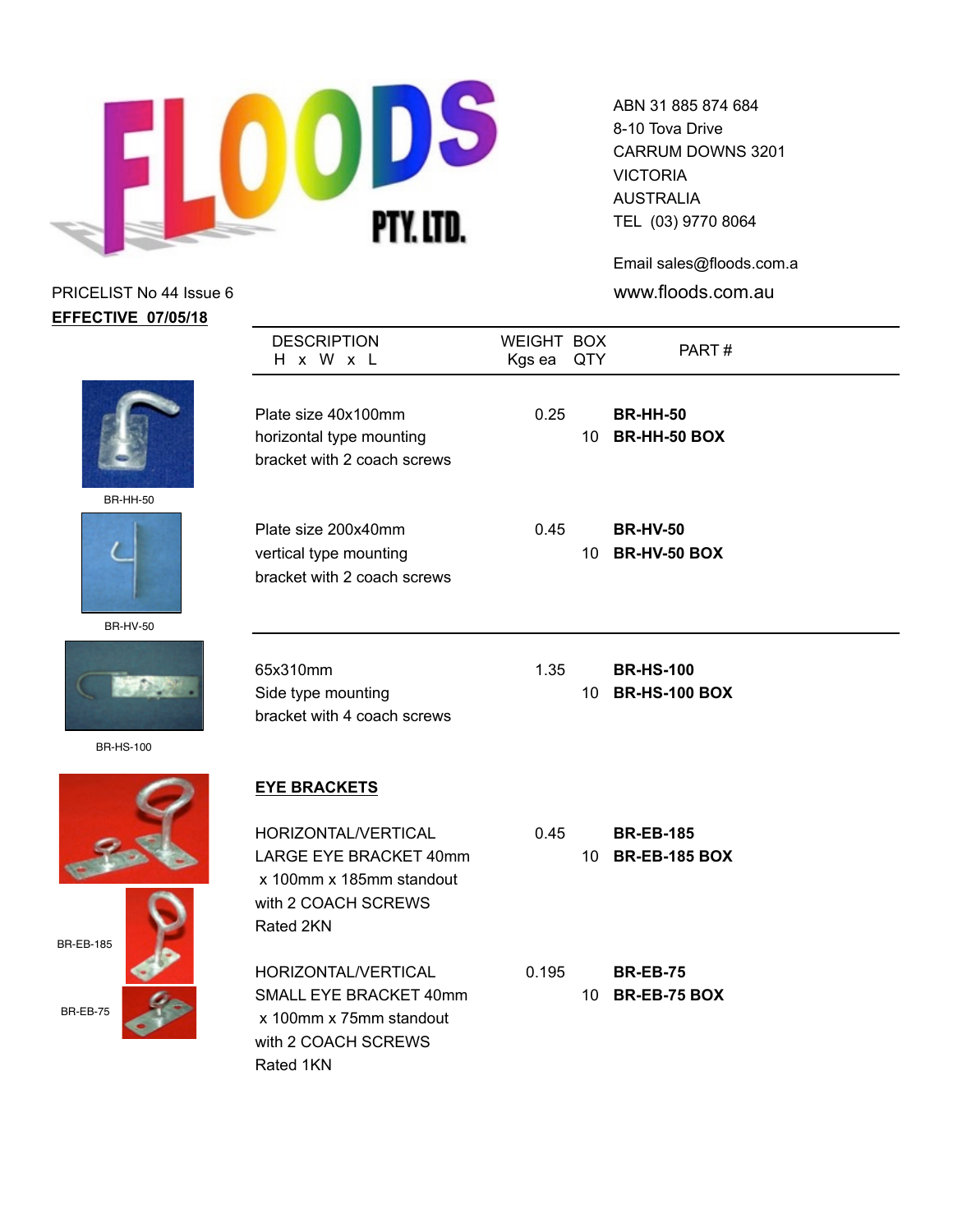

Email sales@floods.com.au

PRICELIST No 44 Issue 6 www.floods.com.au **EFFECTIVE 07/05/18**

| <b>DESCRIPTION</b>          |                                               | <b>WEIGHT BOX</b> |     | PART#                 |  |
|-----------------------------|-----------------------------------------------|-------------------|-----|-----------------------|--|
| H x W x L                   |                                               | Kgs ea            | QTY |                       |  |
|                             | HOT DIPPED GALVANISED AS PER AS/NZS 4680-1999 |                   |     |                       |  |
|                             |                                               |                   |     |                       |  |
| Plate size 190x75mm         |                                               |                   |     |                       |  |
| Bent 45 deg sigle phase     |                                               |                   |     |                       |  |
| bracket with 2 coach screws |                                               | 0.6               |     | BR-AB-1               |  |
| & 2x3/16ww for fuse box     |                                               |                   | 10  | <b>BR-AB-1 BOX</b>    |  |
| Entry hole is 40mm dia      |                                               |                   |     |                       |  |
|                             |                                               |                   |     |                       |  |
| Plate size 190x75mm         |                                               |                   |     |                       |  |
| Bent 45 deg single phase    |                                               | 0.45              |     | BR-AB-3               |  |
| bracket with 2 coach screws |                                               |                   | 10  | <b>BR-AB-3 BOX</b>    |  |
| & 2x3/16ww for fuse box     |                                               |                   |     |                       |  |
| Entry hole is 40mm dia      |                                               |                   |     |                       |  |
|                             |                                               |                   |     |                       |  |
|                             |                                               |                   |     |                       |  |
|                             | <b>UNDER GROUND CABLE ENTRY COVER</b>         |                   |     |                       |  |
|                             | galvanised steel pipe                         |                   |     |                       |  |
|                             | 700mm long, bent 30                           |                   |     |                       |  |
|                             | degrees with orange<br>plastic conduit inside |                   |     |                       |  |
|                             |                                               |                   |     |                       |  |
|                             | w                                             |                   |     |                       |  |
| 25mm<br>Ħ                   |                                               |                   |     | <b>UCE25/7</b>        |  |
| $\mathfrak{c}\mathfrak{c}$  | 33                                            |                   | 5   | <b>UCE25/7 BUNDLE</b> |  |
| 32mm                        |                                               | 2.4               |     | <b>UCE32/7</b>        |  |
|                             | $\overline{\mathbf{u}}$                       |                   | 5   | <b>UCE32/7 BUNDLE</b> |  |
| $\epsilon\epsilon$<br>40mm  |                                               | 2.9               |     | <b>UCE40/7</b>        |  |
| $\epsilon\epsilon$          | ,,                                            |                   | 5   | <b>UCE40/7 BUNDLE</b> |  |
| 50 <sub>mm</sub>            |                                               | 3.854             |     | <b>UCE50/7</b>        |  |
|                             |                                               |                   | 5   | <b>UCE50/7 BUNDLE</b> |  |



BR-AB-1



BR-AB-3



UCE32/7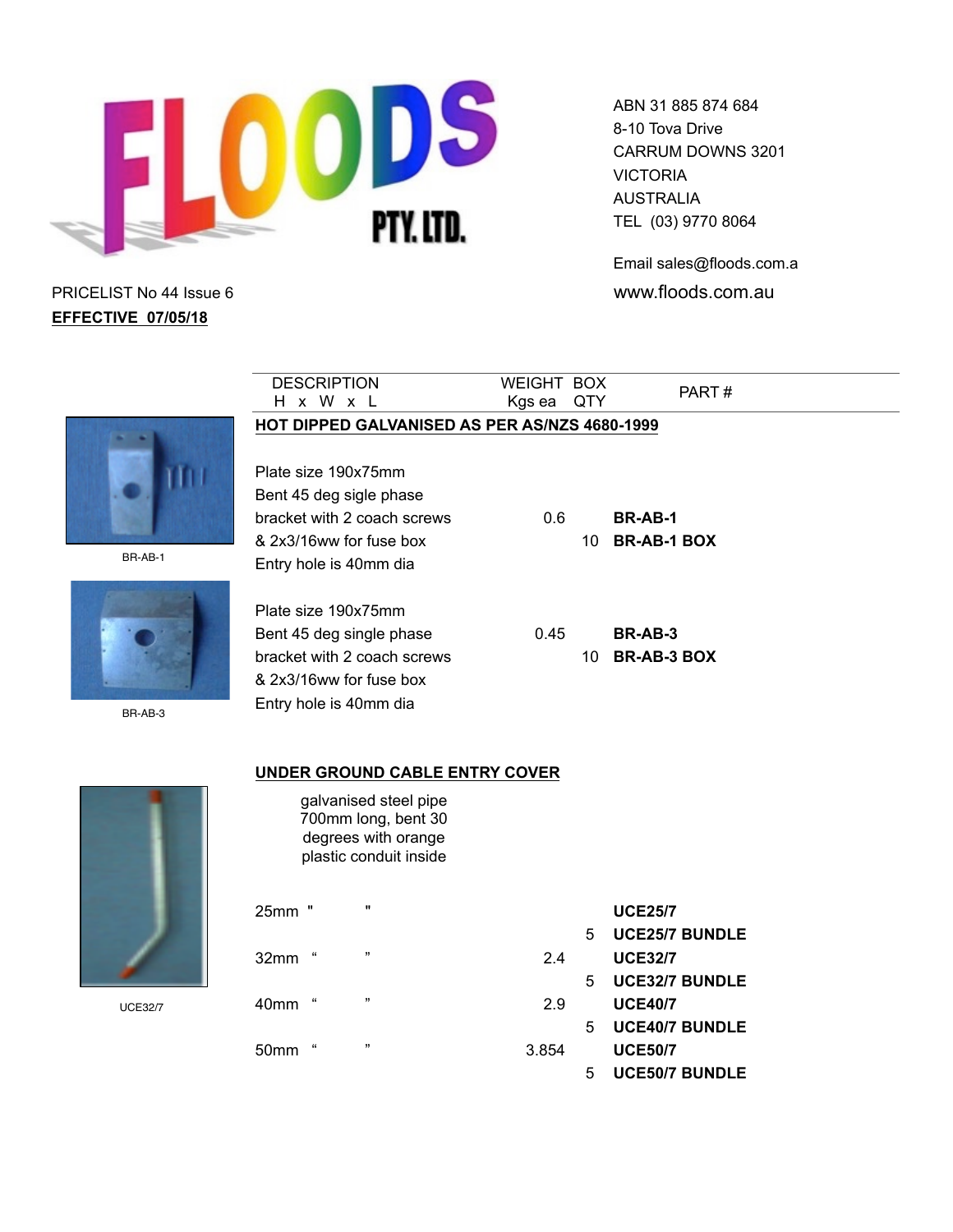

Email sales@floods.com.au PRICELIST No 44 Issue 6 www.floods.com.au

# **EFFECTIVE 07/05/18**

# **POLE BRACKETS**

#### **HOT DIPPED GALVANISED AS PER AS/NZS 4680-1999**

|              | <b>DESCRIPTION</b><br>H x W x L                                                                                                                    | WEIGHT BOX<br>Kgs ea | QTY            | PART#                                                         |  |
|--------------|----------------------------------------------------------------------------------------------------------------------------------------------------|----------------------|----------------|---------------------------------------------------------------|--|
| BR-PF-1-150  | Pole Mount front single phase<br>box 150mm standoff w 4 coach<br>screws<br>& 2x3/16ww screws<br>& nuts for fuse box<br>75 mm standoff              | 1.55                 |                | <b>BR-PF-1-150</b><br>12 BR-PF-1-150 BOX<br><b>BR-PF-1-75</b> |  |
| BR-PS-3      |                                                                                                                                                    | 2.35                 |                | <b>BR-PS-3</b><br>10 BR-PS-3 BOX                              |  |
| BR-PF-3-150  | Plate size 230x160mm<br>Three phase plate with 150mm<br>front stand off<br>bracket with 2 coach screws<br>& 6x3/16ww screws<br>& nuts for fuse box | 1.55                 | $\overline{4}$ | <b>BR-PF-3-150</b><br><b>BR-PF-3-150 BOX</b>                  |  |
| <b>EXIST</b> | Plate size 230x160mm<br>Three phase plate only                                                                                                     | 1.55                 |                | <b>BR-PF-3-0</b>                                              |  |

BR-PF-3-0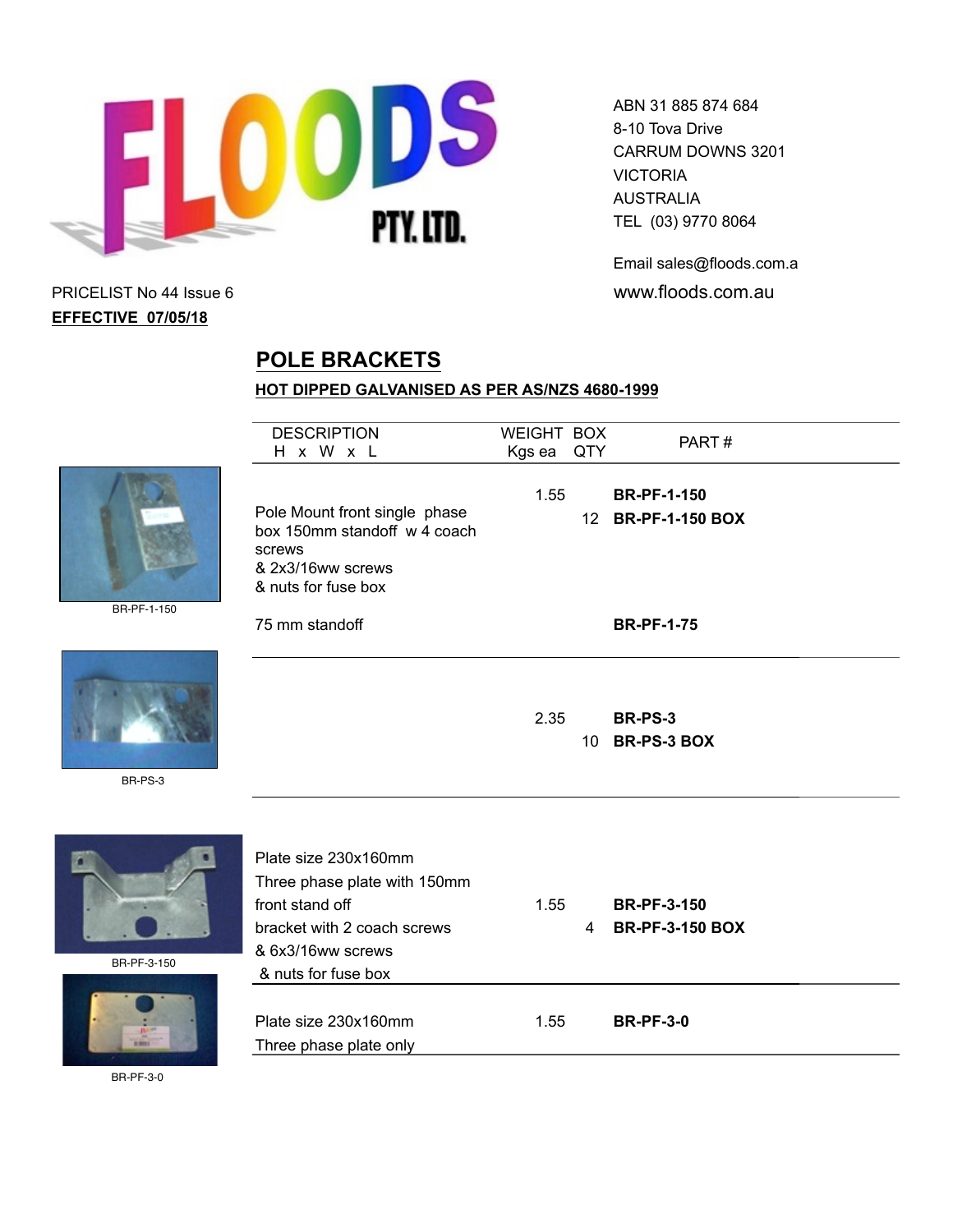![](_page_9_Picture_0.jpeg)

ABN 31 885 874 684 8-10 Tova Drive CARRUM DOWNS 3201 VICTORIA AUSTRALIA TEL (03) 9770 8064

Email sales@floods.com.au

|                              | <b>DESCRIPTION</b>                                       | <b>WEIGHT BOX</b> |    | PART#                                    | PRICEea |
|------------------------------|----------------------------------------------------------|-------------------|----|------------------------------------------|---------|
|                              | H x W x L                                                | Kgs ea QTY        |    |                                          | ex GST  |
|                              | <b>ACCESSORIES</b>                                       |                   |    |                                          |         |
|                              | Stay wire kit                                            |                   |    |                                          |         |
|                              | 3mm dia S/S wire ROPE,                                   |                   |    |                                          |         |
|                              | 2 cable clamps & 1 eye screw                             |                   |    |                                          |         |
|                              | 1000mm long                                              | 0.20              |    | <b>BR-WK-1000</b><br>10 BR-WK-1000 BOX   |         |
| <b>BR-WK-1000</b>            | 2000mm long                                              | 0.22              |    | <b>BR-WK-2000</b>                        |         |
|                              | 3000mm long                                              | 0.25              |    | <b>BR-WK-3000</b>                        |         |
| <b>STREET LIGHT BRACKETS</b> |                                                          |                   |    |                                          |         |
|                              | HOT DIPPED GALVANISED AS PER AS/NZS 4680-1999            |                   |    |                                          |         |
|                              | 34mm pipe x300mm Ig surface                              | 1.2               |    | LB-FM-34-300                             |         |
|                              | mount bracket with 4 coach screws                        |                   |    |                                          |         |
|                              |                                                          |                   |    |                                          |         |
|                              | 48mm Pipe x 300lg 90deg                                  |                   |    | LB-S-FM-48x300                           |         |
|                              |                                                          |                   | 6. | LB-S-FM-48x300 BOX                       |         |
|                              | 60mm Pipe x 500lg 90deg                                  |                   |    | LB-S-FM-60x500                           |         |
| LB-FM-34-300                 | NB25x100mm long surface<br>mount bracket with 2<br>bolts | 0.55              | 5  | <b>LB-PM-100</b><br><b>LB-PM-100 BOX</b> |         |
| LB-PM-100                    | NB25x300mm long Corner mount                             |                   |    |                                          |         |
|                              | bracket with 4 coach screws                              | 1.2               |    | <b>LB-CM-300</b>                         |         |
|                              | M16x1.5 bottom entry                                     |                   |    | 10 LB-CM-300 BOX                         |         |
| LB-CM-300                    | or rear entry                                            |                   |    |                                          |         |
|                              |                                                          |                   |    |                                          |         |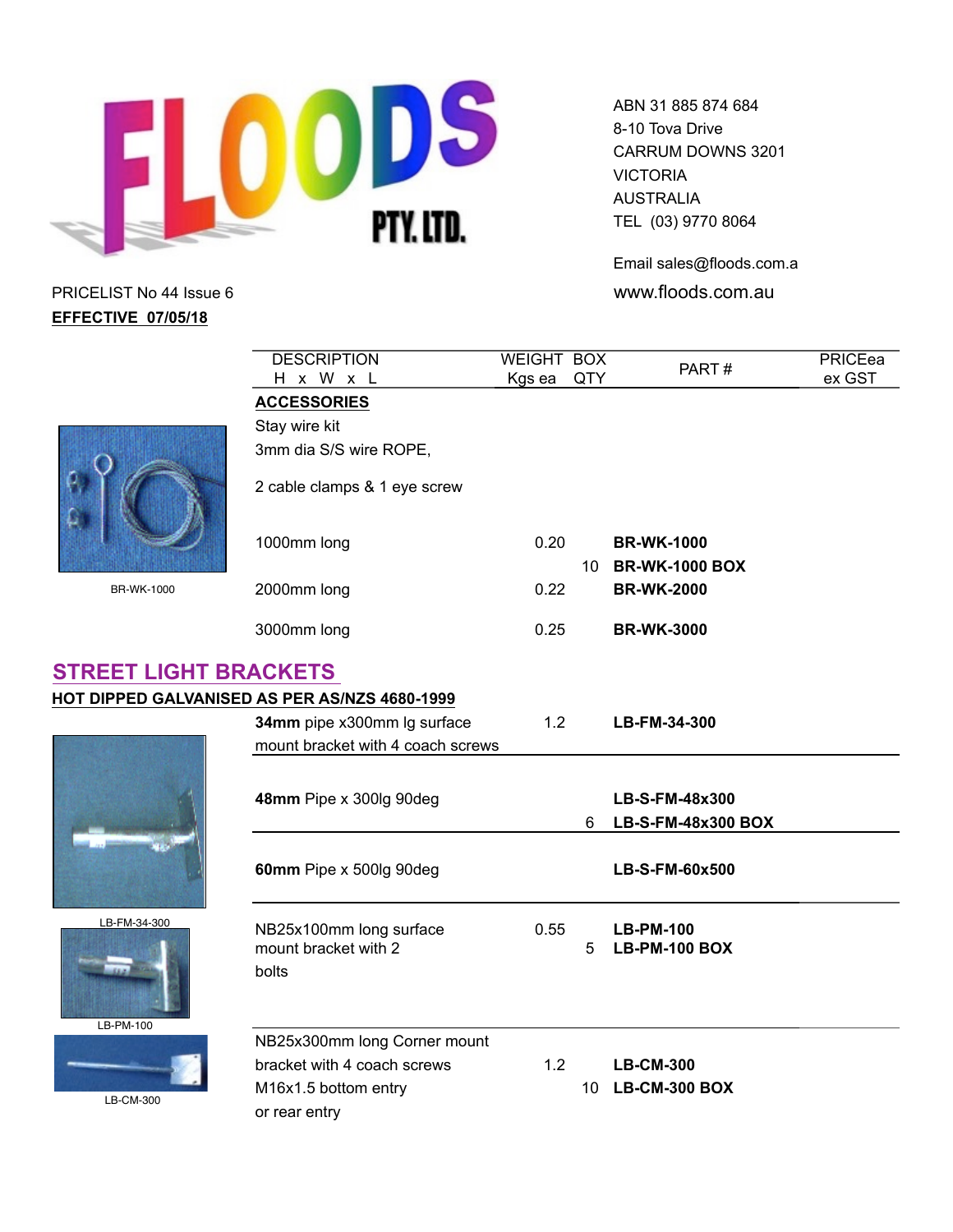![](_page_10_Picture_0.jpeg)

Email sales@floods.com.au PRICELIST No 44 Issue 6 **www.floods.com.au** 

# **EFFECTIVE 07/05/18**

# **SPOTLIGHT BRACKETS**

|                         | <b>DESCRIPTION</b>                                      |      | WEIGHT BOX    | PART#                    |  |  |  |
|-------------------------|---------------------------------------------------------|------|---------------|--------------------------|--|--|--|
|                         | H x W x L                                               |      | Kgs ea<br>QTY |                          |  |  |  |
|                         | SPOTLIGHT BRACKET-1000mm                                |      |               |                          |  |  |  |
| SL-PAR38-1000           | x 25mm tube Horizontal with                             | 2.4  |               | <b>SL-PAR38-1000</b>     |  |  |  |
|                         |                                                         |      | 10            | <b>SL-PAR38-1000 BOX</b> |  |  |  |
|                         | round plate for Par38 spotlight                         |      |               | <b>SL-PAR38-2000</b>     |  |  |  |
|                         | and 5mm square plate mounting                           |      |               |                          |  |  |  |
|                         | plate (for mounting on parrpit                          |      |               |                          |  |  |  |
|                         | wall) hot dipped GALVANISED<br>SPOTLIGHT BRACKET-1000mm |      |               | <b>SL-HM-1000</b>        |  |  |  |
|                         | x 25mm tube Horizontal with                             |      |               | <b>SL-HM-2000</b>        |  |  |  |
| <b>SL-HM-1000</b>       | flat plate for Hande Spotlight                          |      |               |                          |  |  |  |
|                         |                                                         |      |               |                          |  |  |  |
|                         | and 5mm square plate mounting                           |      |               |                          |  |  |  |
|                         | plate (for mounting on parrpit                          |      |               |                          |  |  |  |
|                         | wall) hot dipped GALVANISED                             |      |               |                          |  |  |  |
|                         | Bends 90 or 95 degrees                                  |      |               |                          |  |  |  |
| <b>SWITCH POST (SP)</b> |                                                         |      |               |                          |  |  |  |
|                         | <b>HOLE MOUNTED</b>                                     |      |               |                          |  |  |  |
|                         | Switch Post-Hole Mounted-1ph-650mmhigh                  |      |               |                          |  |  |  |
|                         | For use with double switch and outlet                   |      |               |                          |  |  |  |
|                         |                                                         |      |               |                          |  |  |  |
| SP-HM-1-650             | Clipsal WSC227/2                                        | 1.69 |               | <b>SP-HM-1-650</b>       |  |  |  |
|                         | <b>HEM WPS2</b>                                         |      |               | 10 SP-HM-1-650 BOX       |  |  |  |
|                         | Hot dipped galvanised                                   |      |               |                          |  |  |  |
|                         | 40x40x1000mm Post for power                             |      |               |                          |  |  |  |
|                         | to an outside location                                  |      |               |                          |  |  |  |
|                         | Cable concealed inside post                             | 2.39 |               | SP-HM-1-650-3            |  |  |  |
| SP-HM-1-650-3           | For use with 3 switch-outlets                           |      |               |                          |  |  |  |
|                         | Clipsal WSC227/2 12 nut & bolts supplied                |      |               |                          |  |  |  |
|                         |                                                         |      |               |                          |  |  |  |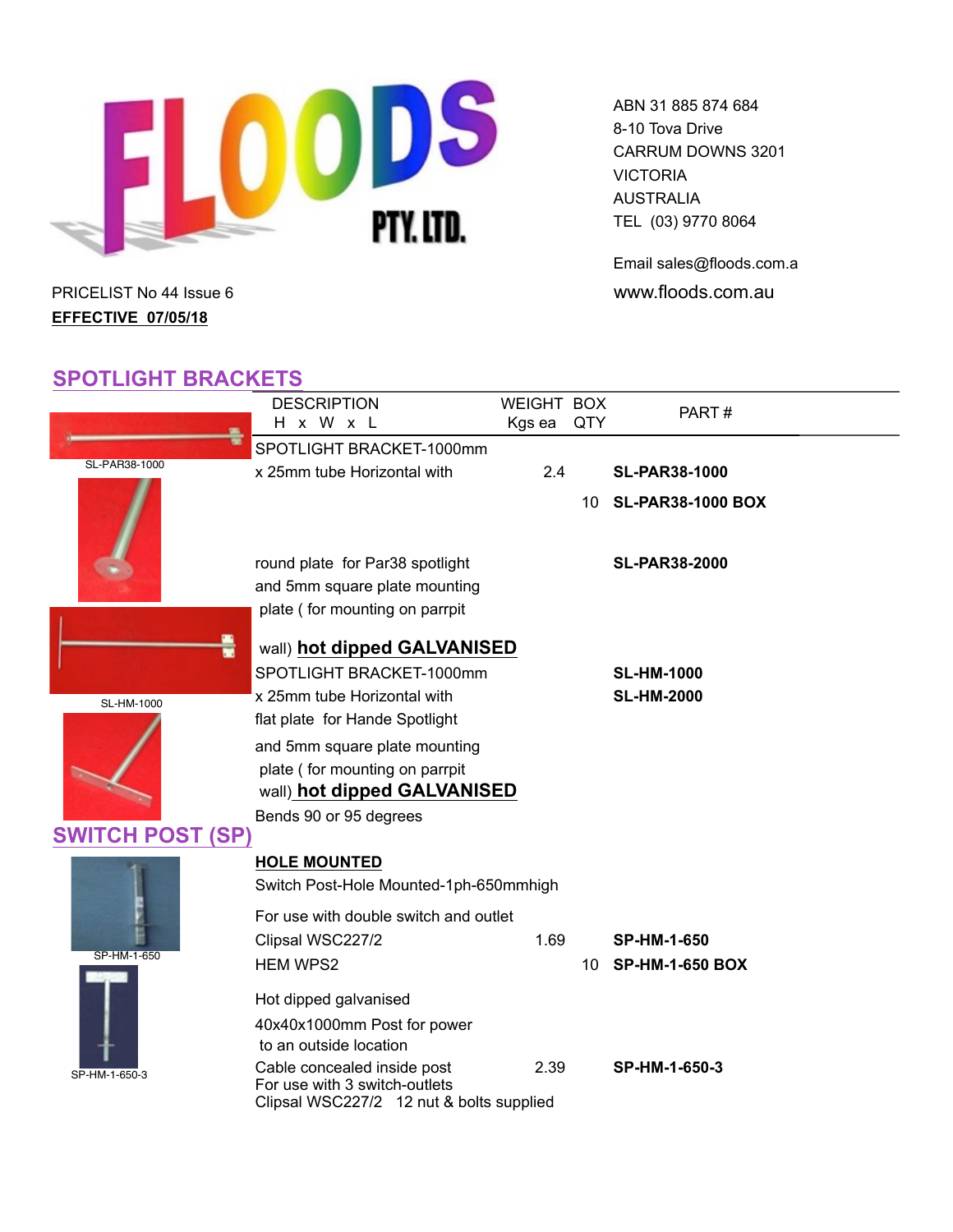![](_page_11_Picture_0.jpeg)

Email sales@floods.com.au PRICELIST No 44 Issue 6 **and Server 20 and Server 20 and Server 20 and Server 20 and Server 20 and Server 20 and Server 20 and Server 20 and Server 20 and Server 20 and Server 20 and Server 20 and Server 20 and Server 20 a** 

# **EFFECTIVE 07/05/18**

# **SWITCH POST (SP)**

![](_page_11_Picture_5.jpeg)

SP-HM-3-650

![](_page_11_Picture_7.jpeg)

SP-SM-3-850

![](_page_11_Picture_9.jpeg)

| <b>DESCRIPTION</b><br>H x W x L                                                    | WEIGHT BOX<br>Kgs ea | <b>QTY</b> | PART#                                        |
|------------------------------------------------------------------------------------|----------------------|------------|----------------------------------------------|
| Hot dipped galvanised<br>50x50x1000mm Post for power<br>to an outside location     |                      |            |                                              |
| Cable concealed inside post<br>For use with switch and outlet<br>Clipsal 56 series | 2.34                 | 5          | <b>SP-HM-3-650</b><br><b>SP-HM-3-650 BOX</b> |
| 4 nut & bolts supplied                                                             |                      |            |                                              |

# **SWITCH POST - SURFACE MOUNTED (SP-SM)**

| <b>SP-SM-1-850</b> |
|--------------------|
| SP-SM-1-850-3      |
|                    |
| <b>SP-SM-3-850</b> |
| SP-SM-3-850-3      |
|                    |

SP-SM-1-850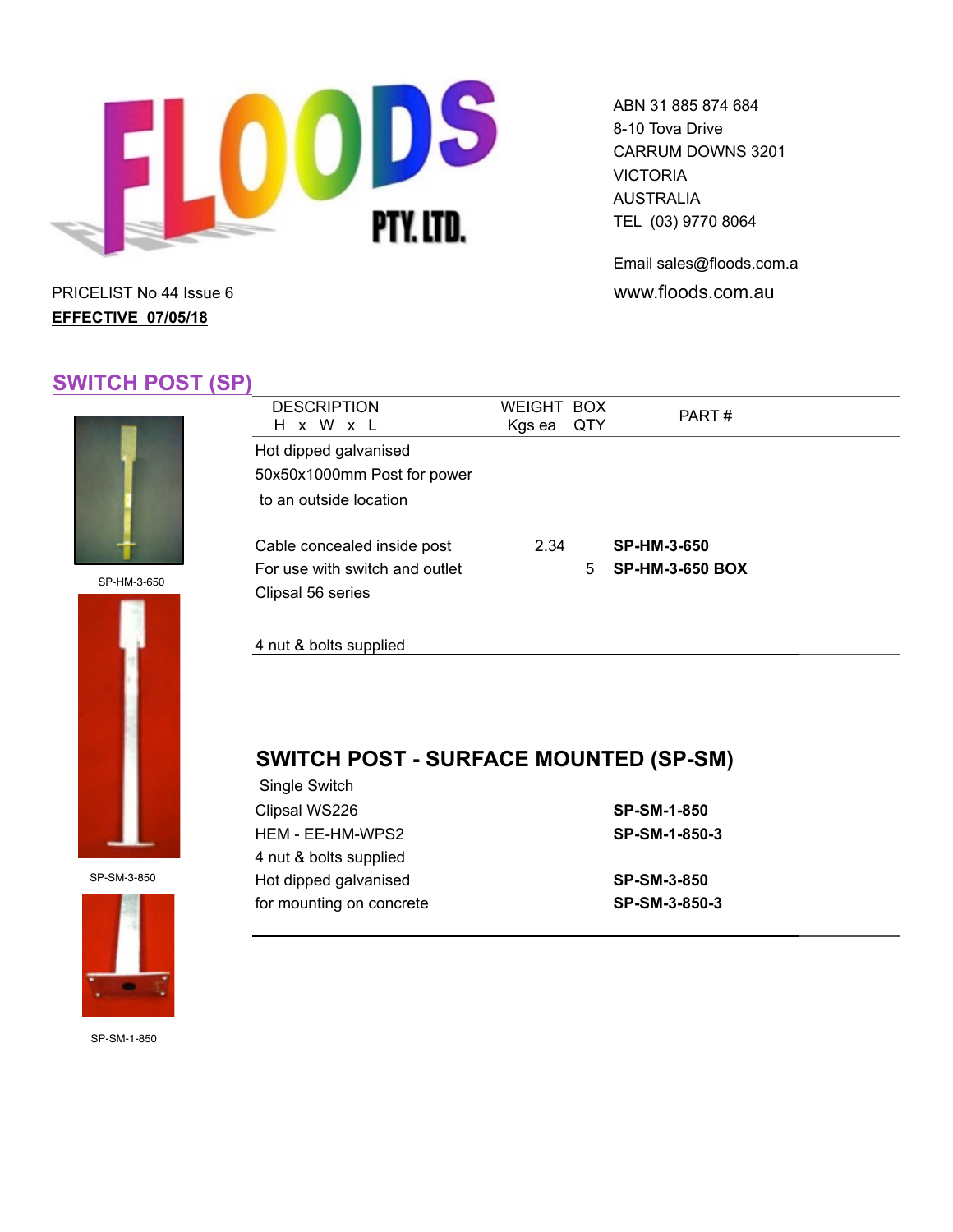![](_page_12_Picture_0.jpeg)

ABN 31 885 874 684 8-10 Tova Drive CARRUM DOWNS 3201 **VICTORIA** AUSTRALIA TEL (03) 9770 8064

Email sales@floods.com.au

![](_page_12_Picture_5.jpeg)

**DESCRIPTION** H x W x L WEIGHT BOX Kgs ea QTY PART #

#### **AIR CONDITIONING SWITCH POST**

Switch post rafter mounted single phase 700mm long w removable switch plate 25mm tube HDG

|  | <b>SP-RM-1-700</b> |
|--|--------------------|
|  |                    |

![](_page_12_Picture_11.jpeg)

Switch Panel - Roof Mounted - 1ph **SP-RM-1-300ZA** 300 mm high X 300mm wide "A" frame 10 **SP-RM-1-300ZA BOX** ZINC ALUM for deck roof

SP-RM-1-300ZA

![](_page_12_Picture_14.jpeg)

Switch Plate - Foot Mount Air conditioning 3mm plate Hot **SP-AC1** Dipped Galvanise with 4 screws and nuts 10 **SP-AC1 BOX** for up to 10 different isolators Mount to concrete with 4 ankors Mount to under AC bolt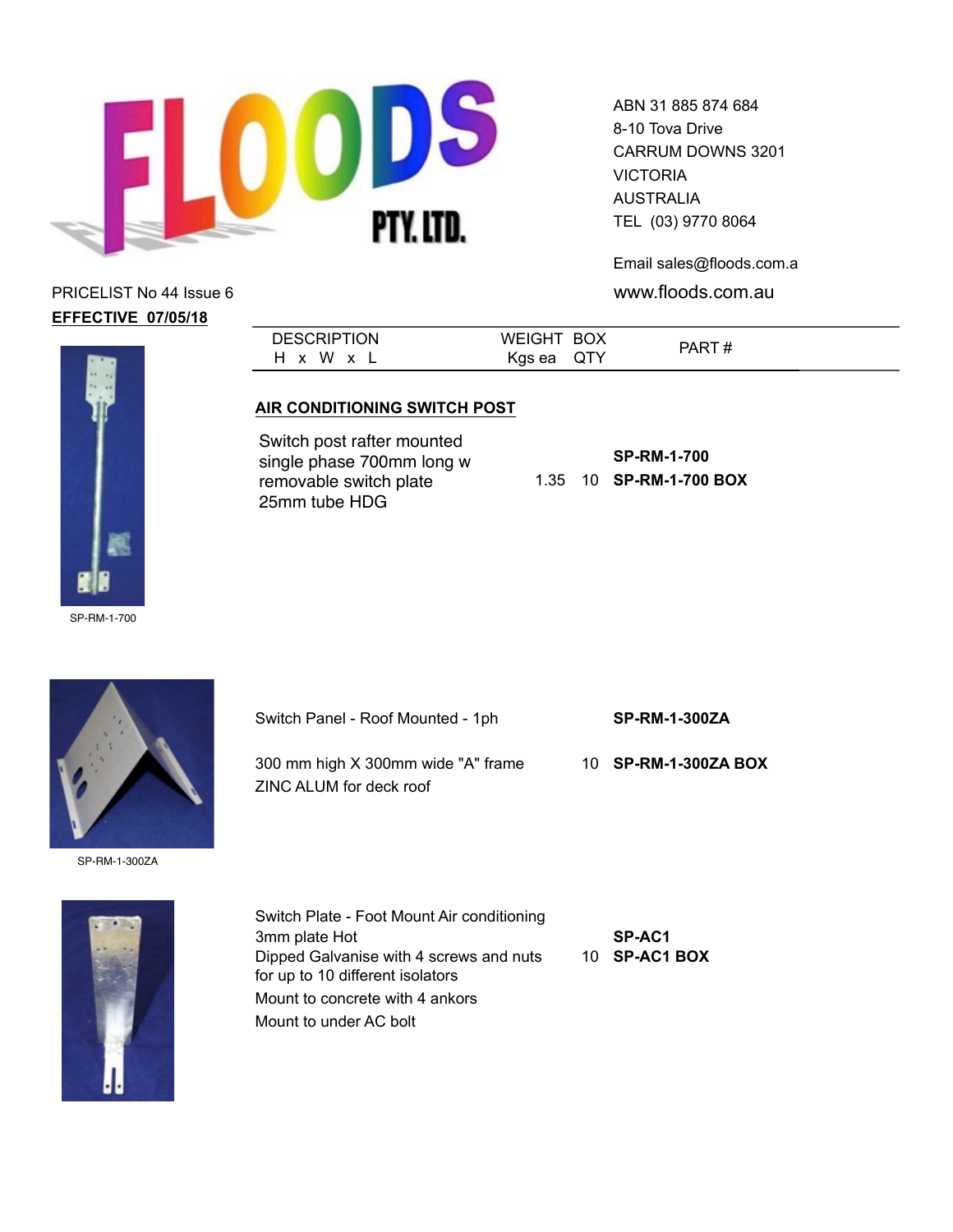![](_page_13_Picture_0.jpeg)

ABN 31 885 874 684 8-10 Tova Drive CARRUM DOWNS 3201 VICTORIA AUSTRALIA TEL (03) 9770 8064

Email sales@floods.com.au

|                                           | <b>DESCRIPTION</b><br>H x W x L                                                                                                                                                                        | WEIGHT BOX<br>Kgs ea QTY |   | PART#              |
|-------------------------------------------|--------------------------------------------------------------------------------------------------------------------------------------------------------------------------------------------------------|--------------------------|---|--------------------|
|                                           | <b>Temporary Supply Box (TSB)</b><br>Temporary Supply Box - Unmete<br>red. Box with top hinge door with<br>2 position stay, 24 pole, lip mou<br>nting neutral bar and earth bar w<br>ith lockable door | 18.2                     |   | TSB-DIN24          |
| TSB-DIN24<br>FLOOD*<br><b>ELECTRICITY</b> | Temporary Supply Box - EMPTY.<br>Box with top hinge door with 2<br>position stay,<br>Size 490 h x 300 w x 250 d mm                                                                                     | 16.0                     |   | <b>TSB-E</b>       |
|                                           | <b>FLOODS Meter box T Bracket</b><br>(WITH DETACHABLE "T")<br>suitable for meter boxes with<br>all bolts for easy installation for<br>40NB or 50NB Pipe                                                | 3.3                      | 6 | MB-T3<br>Box Mb-T3 |
|                                           | <b>Temporary Power Supply Pipe (TPS)</b>                                                                                                                                                               |                          |   |                    |
| TPS1.3X40                                 | 40 NB (Nominal Bore) 48.3<br>Outside Dia x 42mm Internal<br>Diameter x 1300mm Long                                                                                                                     |                          |   | <b>TPS1.3X40</b>   |